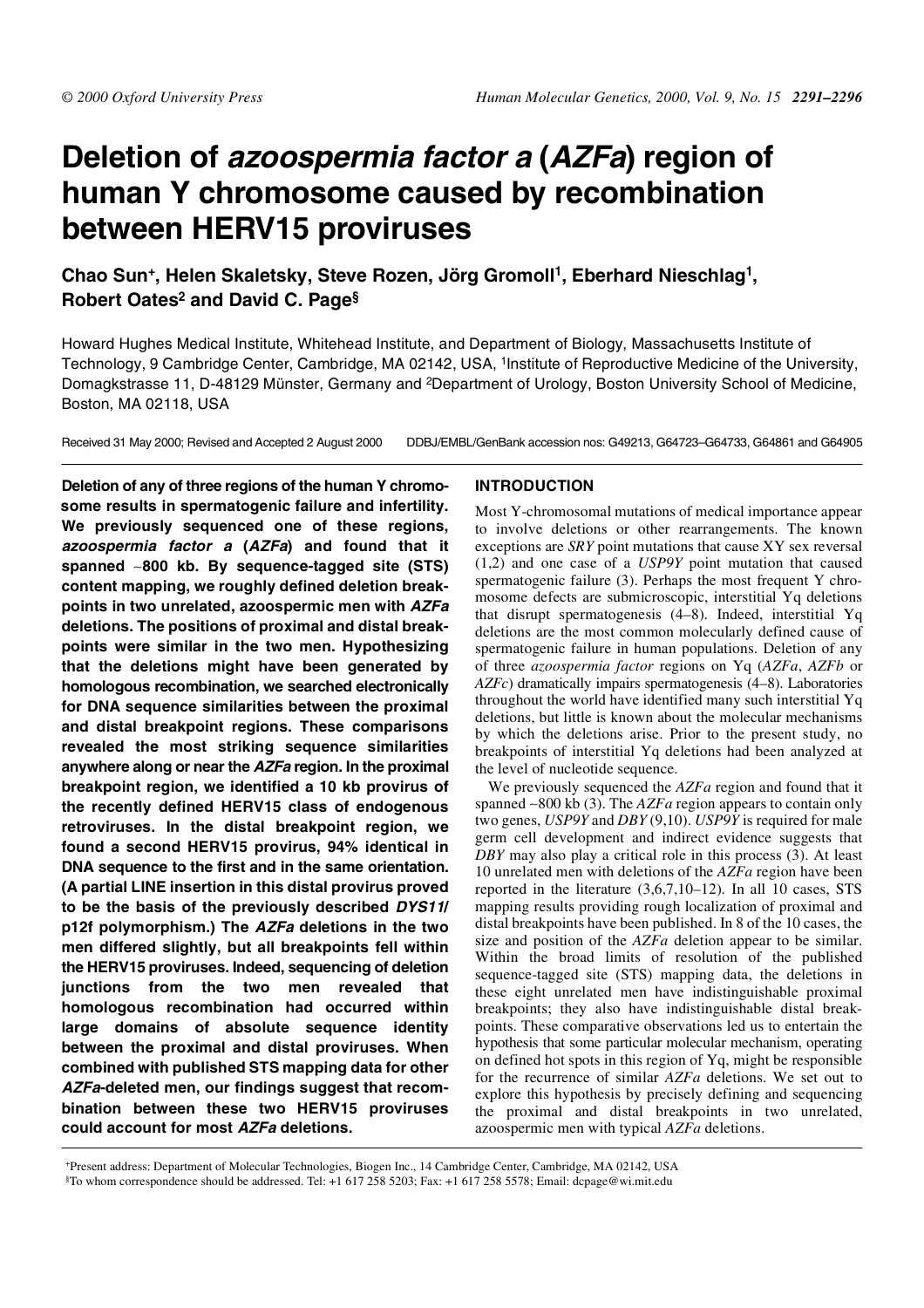#### **RESULTS**

Our laboratories identified two individuals with *AZFa* deletions by testing a total of 1307 men with spermatogenic failure (azoospermia or severe oligospermia) for the presence or absence of Yq STSs (13). Of these 1307 men, 860 were screened in Cambridge, MA, and azoospermic man WHT2996 was shown to be deleted for *AZFa*, as previously reported (3). An additional 447 men were screened in Münster, Germany, where azoospermic man WHT3667 was found to be deleted for *AZFa*. In each of these two men, we mapped the proximal breakpoint to the 281 kb region between STSs sY82 and sY86 and the distal breakpoint to the 595 kb region between sY87 and sY88 (Fig. 1). These STS mapping results were similar to those reported by other laboratories in unrelated cases of *AZFa* deletion (6,7,10–12). As reported previously (3), the *AZFa* deletion in WHT2996 had arisen *de novo*; all STSs tested were present in his father (Fig. 1). No paternal sample was available in the case of WHT3667.

# **Electronic search of** *AZFa* **sequence suggests candidate sites for homologous recombination**

With the complete nucleotide sequence of the *AZFa* region (3) in hand, we set out to define more precisely the proximal and distal breakpoints in WHT2996 and WHT3667. Throughout the human genome, many gene deletions appear to result from homologous recombination between direct repeat sequences (14). With this generalization in mind, we searched electronically for DNA sequences that were present in the same orientation in both the proximal and distal *AZFa* breakpoint regions. Specifically, we searched for sequence identities of at least 100 bp. [In mammalian cells, efficient DNA recombination between two sequences appears to require at least 200 bp of nucleotide identity; identities of <95 bp appear to be poor substrates for recombination (15,16).] In this electronic analysis, we compared all 100 bp segments of the *AZFa* region with all other 100 bp segments, using the BLASTN search tool (17). The arched lines in Figure 1 depict all 100 bp, same-orientation identities within the *AZFa* region. As is evident in Figure 1, most such identical segments are clustered within two blocks located ∼800 kb apart, one within the proximal breakpoint region and the other within the distal breakpoint region.

By searching a sequence database of repetitive elements using RepeatMasker (http://ftp.genome.washington.edu/RM/ RepeatMasker.html ), we discovered that the two blocks of sequence identity are two different members of a recently defined class of human endogenous retrovirus, HERV15 (18). The proximal block corresponds to a single HERV15 provirus and the distal block corresponds to a second HERV15 provirus. The two proviruses are in the same orientation on the Y chromosome. The proximal provirus (provirus A) is 10 kb in length. The distal copy (provirus B) is 1.5 kb longer because of a partial LINE insertion, which divides provirus B into a 5′ segment of 8.2 kb and a 3′ segment of 1.8 kb (Fig. 2). The two proviruses exhibit >96% identity to the HERV15 consensus sequence (18). Apart from the LINE insertion in provirus B, proviruses A and B are 94% identical in DNA sequence. Indeed, the sequences of proviruses A and B are identical in a



**Figure 1.** *AZFa* region of the human Y chromosome. The vertical bar at the center of the figure represents this portion of the chromosome, oriented with respect to the centromere (above) and the long-arm telomere (below) (based on Fig. 1 in ref. 3). Within the vertical open bar, three arrows depict the direction of the transcription and the positions of the *USP9Y*, *DBY* and *UTY* genes (only the 3′ portion of *UTY* is shown). Solid black bars represent HERV15 proviruses A and B. Immediately to the left of the chromosome are listed 10 STSs used to characterize deletions in azoospermic individuals WHT2996 and WHT3667. Results of testing the genomic DNA from WHT2996, his father (WHT3299) and WHT3667 for the presence or absence of these STSs are summarized further to the left. Solid black bars encompass STSs found to be present, and minus signs indicate absence of those STSs. Gel images of eight of these tests are shown at the extreme left. Some data for WHT2996 have been reported previously (3). To the right of the chromosome are depicted all same-orientation, 100 bp nucleotide identities within the 1 Mb region shown. Each arc connects two 100 bp segments with identical nucleotide sequences. Note the concentration

1.3 kb region 5′ of their centers and they differ at only one nucleotide in a 1.7 kb region near their 3′ ends (Fig. 2).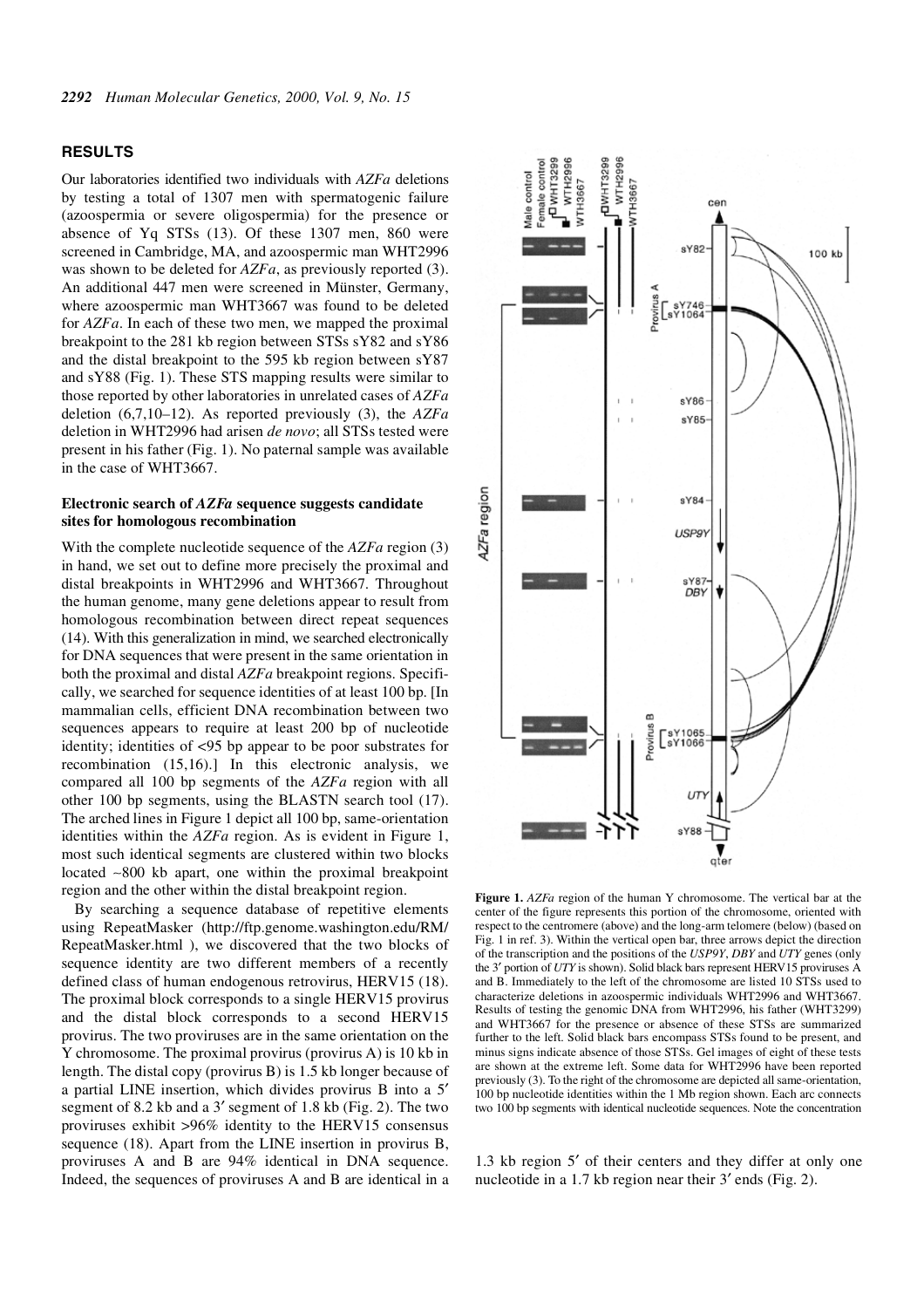

Figure 2. STS mapping of deletion breakpoints within proviruses A and B. At the top is a schematic diagram of proviruses A and B. Long regions of the virtual sequence identity between proviruses A and B are shaded. Shown immediately below are the positions of 12 STSs, specific to either provirus A or provirus B. Results of testing *AZFa*-deleted men WHT2996 and WHT3667 for presence (+) or absence (–) of these 12 STSs are shown at the bottom.

These electronic analyses suggested that the HERV15 proviruses might be favorable substrates for homologous recombination giving rise to *AZFa* deletions. To test this prediction, we designed STS markers (sY746 and sY1064) that immediately flank the proximal provirus and other STS markers (sY1065 and sY1066) that immediately flank the distal provirus (Fig. 1). We then tested the *AZFa*-deleted men, WHT2996 and WHT3667, for these four markers. The results indicate that in each of these men, the proximal breakpoint falls within provirus A and the distal breakpoint falls within provirus B (Fig. 1).

#### **Recombination between proximal and distal proviruses occurred within long sequence identities**

To localize breakpoints more precisely within the proviruses, we designed three STS markers (sY1179–sY1181) specific to and distributed along the length of provirus A and five STS markers (sY1182–sY1186) specific to and distributed along the length of provirus B (Fig. 2). Specificity of these PCR assays for their respective proviruses was confirmed on bacterial artificial chromosome (BAC) clones containing either provirus A or B (data not shown). We tested both *AZFa*-deleted men for these eight STSs. These tests revealed that in WHT2996, the proximal breakpoint is located near the 3′ end of provirus A; the distal breakpoint is positioned similarly in provirus B (Fig. 2). In WHT3667, the proximal breakpoint is located much more 5′ in provirus A; the distal breakpoint is positioned similarly in the 5′ portion of provirus B (Fig. 2). These results demonstrated that the breakpoints differed by several kb in the two men. In both cases, however, the breakpoints fell within or near regions of extensive sequence identity between proviruses A and B (Fig. 2).

Finally, in WHT2996 and WHT3667, we PCR amplified and sequenced the provirus A/provirus B junction fragments created by *AZFa* deletion. Because the deletion breakpoints differed in WHT2996 and WHT3667 (Fig. 2), PCR analysis of the junction fragments was customized to each case. Of the two patients, WHT2996 had the more 3′ breakpoints (Fig. 2). Here we employed a PCR primer pair that in normal males amplified a 658 bp segment of provirus A. The forward primer was specific to provirus A and was located 5' of the proximal breakpoint of WHT2996. The reverse primer was common to proviruses A and B and was located 3′ of the distal breakpoint of WHT2996. If the *AZFa* deletion in WHT2996 had been created by homologous recombination, then we would also expect a PCR product of 658 bp in WHT2996. This was observed (data not shown). Sequencing of the PCR product from WHT2996 revealed that homologous recombination between proviruses A and B had occurred within a 447 bp region of absolute identity between the two proviruses (Fig. 3A).

The second patient, WHT3667, had the more 5' breakpoints (Fig. 2). Here we employed a forward PCR primer that was specific to provirus A and was located 5' of the proximal breakpoint of WHT3667. The reverse primer was specific to provirus B and was located 3′ of the distal breakpoint of WHT3667. In normal males, this primer pair yielded no product, as expected given the 800 kb separating proviruses A and B when the *AZFa* region is intact. In WHT3667, however, we expected and observed a PCR product of 1685 bp. Sequencing of the PCR product from WHT3667 demonstrated that homologous recombination between proviruses A and B had occurred within a 1285 bp region of absolute identity between the two proviruses (Fig. 3B).

### **Polymorphism for LINE insertion in provirus B**

While studying the HERV15 proviruses that bound the *AZFa* region, we observed that the LINE sequence in provirus B was absent in some men tested as controls. We developed positive PCR assays for both the presence and absence of the LINE sequence (see Materials and Methods).

Four types of evidence suggested that the presence or absence of this LINE element corresponds to a previously reported polymorphism at *DYS11—*a polymorphism detected by hybridizing plasmid p12f to Southern blots of human genomic DNAs (19). First, plasmid p12f was the source of STS sY83 (13) (GenBank accession no. G64734), which is 88% identical to sequence located only 200 bp from the LINE insertion in provirus B. (sY83 and p12f derive from the homologous region of provirus A.) Second, the reported sizes of the polymorphic *Taq*I and *Eco*RI fragments detected by p12f (19) agreed reasonably well with those of the polymorphic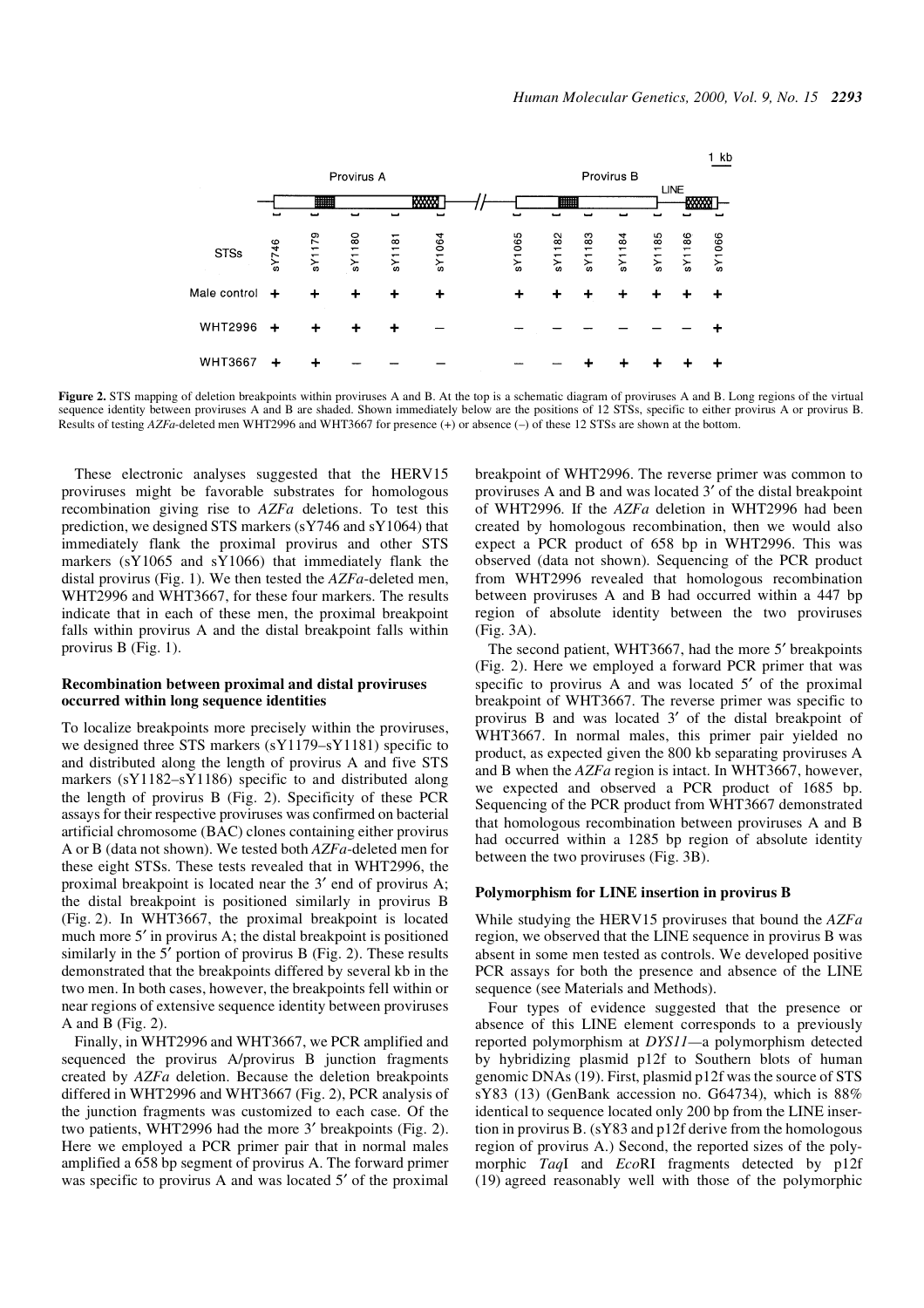$\Delta$ 



**Figure 3.** Nucleotide sequence analysis of provirus A/provirus B junction fragments in *AZFa*-deleted men (A) WHT2996 and (B) WHT3667. Dots indicate the identity to the sequence immediately above. (**A**) Sequence of 658 bp PCR product from WHT2996 aligned with homologous portions of proviruses A and B. The box represents a 447 bp region of absolute identity among the three sequences. (**B**) Sequence of 1685 bp PCR product from WHT3667 aligned with homologous portions of proviruses A and B. The box represents a 1285 bp region of absolute identity among the three sequences.

LINE-containing fragments predicted by electronic analysis of bacterial artificial chromosomes CTC-494G17 and CTC-203M13 (GenBank accession nos. AC005820 and AC002992, respectively) (3). The electronically predicted *Eco*RI fragments are 4704 bp (LINE-positive provirus B), 3162 bp (LINE-negative provirus B) and 5101 bp (homologous region in provirus A). The electronically predicted *Taq*I fragments are 10 357 bp (LINE-positive provirus B), 8815 bp (LINE-negative provirus B) and 8754 bp (homologous region in provirus A). Third, LINE-negative men exhibited Y chromosome haplotypes that were consistent with identity between the LINE polymorphism and the previously reported *DYS11*/p12f polymorphism. Here we typed 28 LINEnegative men for the Y-linked polymorphisms M9 (20), YAP (21) and SRY10831 (22). All 28 LINE-negative men tested proved to have the following haplotype: M9-C, YAP-negative, SRY10831-G, which is consistent with the haplotype previously reported for men with the derived allele at *DYS11*/p12f (23). Fourth, by testing 20 unrelated men, we directly correlated the *Taq*I polymorphism detected by p12f with the presence or absence of the LINE sequence, as detected by PCR. Of the 20 men, 16 exhibited a 10 kb *Taq*I fragment, and all 16 tested positive for the LINE sequence. The remaining four men exhibited no 10 kb *Taq*I fragment, and all four tested negative for the LINE sequence.

Taken together, these findings demonstrate that the presence or absence of the partial LINE element in provirus B is identical to the previously reported restriction fragment length polymorphism at *DYS11*/p12f. When combined with previous studies of the p12f polymorphism (23), our results imply that the provirus B LINE element was present in the common ancestor of extant human Y chromosomes and that LINEnegative Y chromosomes descend from a single deletion event. This deletion may have been caused either by homologous recombination between 14 bp direct repeats that flank the partial LINE element, or by recombination (double crossingover or gene conversion) between proviruses A and B. As described in Materials and Methods, we now report PCR assays for typing this valuable and widely studied polymorphism.

# **DISCUSSION**

Several human diseases are known to result from gene deletions that are caused by homologous recombination between direct repeats flanking the critical gene(s) (14). Previously reported examples include X-linked ichthyosis (24) and numerous autosomal disorders, including Charcot–Marie–Tooth disease (14). Our findings suggest that spermatogenic failure due to deletion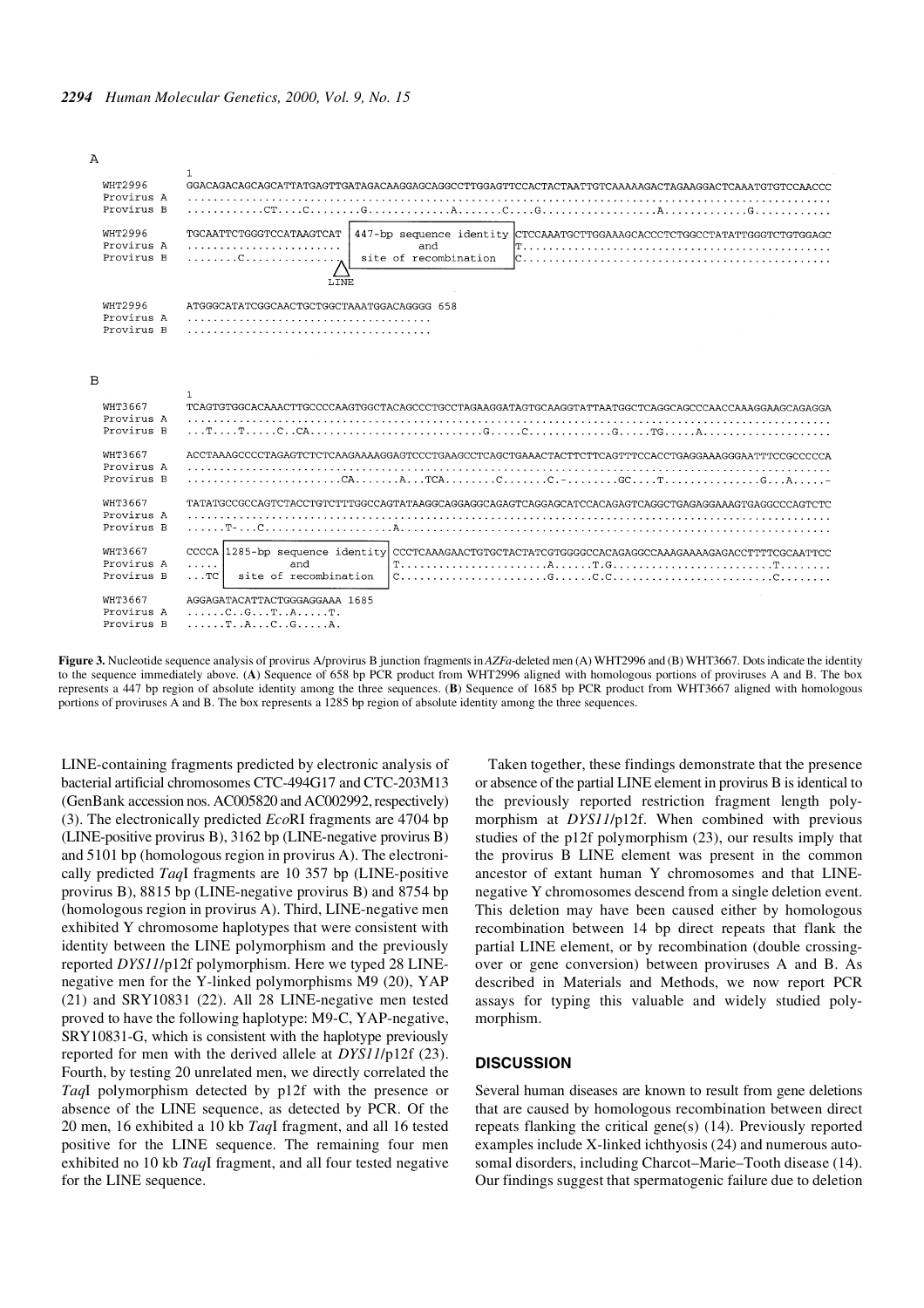of the Y chromosome *AZFa* region can be added to this growing list of disorders.

Our laboratories identified two azoospermic men, WHT2996 and WHT3667, with deletions of the *AZFa* region. Both deletions proved to be the result of homologous recombination between two HERV15 proviruses that on an intact Y chromosome are located 800 kb apart. The precise sites of homologous recombination differed in the two men, but in both cases, recombination occurred within lengthy (447 and 1285 bp) regions of identity between the proviruses. In seven of nine other published cases of *AZFa* deletion, STS mapping data (6,7,11,12,25) are consistent with provirus–provirus recombination as described here for WHT2996 and WHT3667. Two published cases (SAYER and AZ539) have smaller deletions within the *AZFa* region (10,12) and cannot be explained on this basis. Taken together, past and present findings suggest that recombination between HERV15 proviruses may account for most, but not all cases of *AZFa* deletion. The PCR assays described here should facilitate testing of this hypothesis by other investigators.

To our knowledge, this is the first report of provirus– provirus recombination causing deletion, duplication or disruption of a human gene. Given the ubiquity of retroviral proviruses in the human genome (26,27), we anticipate that additional examples will be found. An entirely speculative question at present is whether the biological characteristics of human endogenous retroviruses might predispose their proviruses to become sites of recombination. In the present cases, we do not know whether *AZFa* deletion via homologous recombination occurred in the paternal germ line (during mitotic or meiotic cell cycles) or in the early embryo.

As described in Results, electronic analysis of the nucleotide sequence of the *AZFa* region played a critical role in our efforts to efficiently define recombination sites in WHT2996 and WHT3667. Indeed, it was electronic analysis that initially identified the HERV15 proviruses as potential sites of homologous recombination. This electronic analysis was possible because the complete nucleotide sequence of the *AZFa* region had been determined (3). With knowledge of the DNA sequence of all human chromosomes increasing rapidly, electronic prediction of recombination sites could soon play an important role in analyzing any chromosomal rearrangement in which homologous recombination is suspected.

# **MATERIALS AND METHODS**

#### **STS analysis of genomic DNA**

We tested for the presence or absence of Y-chromosomal STSs with PCR primers selected using Primer3 (28). Primer sequences and thermocycling conditions for all STSs studied have been deposited in GenBank, where accession numbers are as follows: sY746, G49213; sY1064, G64723; sY1065, G64724; sY1066, G64725; sY1179, G64726; sY1180, G64727; sY1181, G64728; sY1182, G64729; sY1183, G64730; sY1184, G64731; sY1185, G64732; sY1186, G64861; sY1187, G64733; sY1193, G64905.

The LINE polymorphism in provirus B (the *DYS11*/p12f polymorphism) was scored using two complementary PCR assays. STS sY1187 is present in LINE-positive men but absent in LINE-negative men. STS sY1193 is present in LINEnegative men but absent in LINE-positive men.

# **Sequence analysis of provirus A/provirus B junction fragments**

The junction fragment in WHT2996 was PCR amplified using the primers 5′-GGACAGACAGCAGCATTATGAG-3′ and 5′-CCCCTGTCCATTTAGCCA-3′. The junction fragment in WHT3667 was amplified using the primers 5'-TCAGTGTGGC-ACAAACTTGC-3′ and 5′-TTTCCCCCAGTAATGTATC-TCC-3′. The resulting PCR products were sequenced using a ThermoSequenase II kit and an ABI 370 machine (Perkin Elmer, Foster City, CA).

#### **ACKNOWLEDGEMENTS**

We thank Laura Brown for maintaining patient archives, Raaji Alagappan, Loreall Pooler and Marta Velez-Stringer for preparing genomic DNA, Bruce Lahn for support and advice, and Debbie Berry, Richa Saxena and Tomoko Kawaguchi for comments on the manuscript. C.S. was the recipient of an NIH post-doctoral fellowship. This work was supported in part by the NIH.

## **REFERENCES**

- 1. Berta, P., Hawkins, J.R., Sinclair, A.H., Taylor, A., Griffiths, B.L. and Goodfellow, P.N. (1990) Genetic evidence equating *SRY* and the testisdetermining factor. *Nature*, **348**, 448–450.
- 2. Jäger, R.J., Anvret, M., Hall, K. and Scherer, G. (1990) A human XY female with a frame-shift mutation in the candidate testis-determining gene *SRY*. *Nature*, **348**, 452–454.
- 3. Sun, C., Skaletsky, H., Birren, B., Devon, K., Tang, Z., Silber, S., Oates, R. and Page, D.C. (1999) An azoospermic man with a *de novo* point mutation in the Y-chromosomal gene *USP9Y*. *Nature Genet.*, **23**, 429–432.
- 4. Ma, K., Sharkey, A., Kirsch, S., Vogt, P., Keil, R., Hargreave, T.B., McBeath, S. and Chandley, A.C. (1992) Towards the molecular localisation of the AZF locus: mapping of microdeletions in azoospermic men within 14 subintervals of interval 6 of the human Y chromosome. *Hum. Mol. Genet.*, **1**, 29–33.
- 5. Reijo, R., Lee, T.Y., Salo, P., Alagappan, R., Brown, L.G., Rosenberg, M., Rozen, S., Jaffe, T., Strauss, D., Hovatta, O. *et al.* (1995) Diverse spermatogenic defects in humans caused by Y chromosome deletions encompassing a novel RNA-binding protein gene. *Nature Genet.*, **10**, 383–393.
- 6. Vogt, P.H., Edelmann, A., Kirsch, S., Henegariu, O., Hirschmann, P., Kiesewetter, F., Köhn, F.M., Schill, W.B., Farah, S., Ramos, C. *et al.* (1996) Human Y chromosome azoospermia factors (AZF) mapped to different subregions in Yq11. *Hum. Mol. Genet.*, **5**, 933–943.
- 7. Qureshi, S.J., Ross, A.R., Ma, K., Cooke, H.J., McIntyre, M.A., Chandley, A.C. and Hargreave, T.B. (1996) Polymerase chain reaction screening for Y chromosome microdeletions: a first step towards the diagnosis of genetically-determined spermatogenic failure in men. *Mol. Hum. Reprod.*, **2**, 775–779.
- 8. Simoni, M., Gromoll, J., Dworniczak, B., Rolf, C., Abshagen, K., Kamischke, A., Carani, C., Meschede, D., Behre, H.M., Horst, J. *et al*. (1997) Screening for deletions of the Y chromosome involving the DAZ (Deleted in AZoospermia) gene in azoospermia and severe oligozoospermia. *Fertil. Steril.*, **67**, 542–547.
- 9. Lahn, B.T. and Page, D.C. (1997) Functional coherence of the human Y chromosome. *Science*, **278**, 675–680.
- 10. Brown, G.M., Furlong, R.A., Sargent, C.A., Erickson, R.P., Longepied, G., Mitchell, M., Jones, M.H., Hargreave, T.B., Cooke, H.J. and Affara, N.A. (1998) Characterisation of the coding sequence and fine mapping of the human *DFFRY* gene and comparative expression analysis and mapping to the *Sxrb* interval of the mouse Y chromosome of the *Dffry* gene. *Hum. Mol. Genet.*, **7**, 97–107.